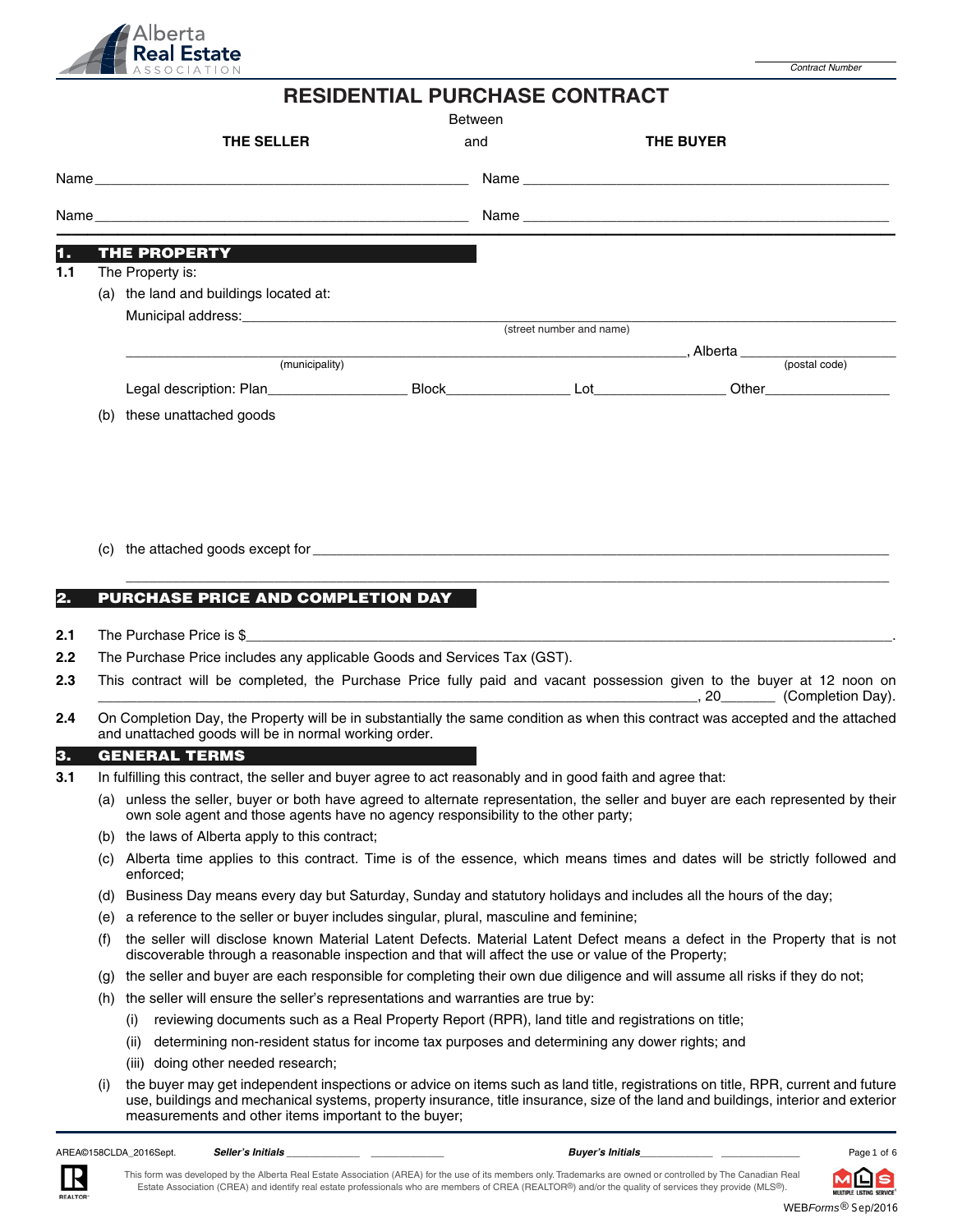

- (j) contract changes that are agreed to in writing will supersede the pre-printed clauses;
- (k) the seller and buyer will read this contract and seek relevant advice before signing it;
- (l) the brokerages, real estate board and listing services may keep and disclose relevant information about this transaction for reporting, statistical, property evaluation and closing purposes; and

|      |                                                                                                                                                                                                                                                                                                                                             | roporting, statistical, proporty cyaludition and closing parposes, and                                                                                                                                                            |                                                            |  |  |  |  |  |
|------|---------------------------------------------------------------------------------------------------------------------------------------------------------------------------------------------------------------------------------------------------------------------------------------------------------------------------------------------|-----------------------------------------------------------------------------------------------------------------------------------------------------------------------------------------------------------------------------------|------------------------------------------------------------|--|--|--|--|--|
|      |                                                                                                                                                                                                                                                                                                                                             | $(m)$ the<br>(seller's or buyer's)                                                                                                                                                                                                | brokerage will provide this contract and related documents |  |  |  |  |  |
|      |                                                                                                                                                                                                                                                                                                                                             | to the appointed lawyers for the purpose of closing this contract.                                                                                                                                                                |                                                            |  |  |  |  |  |
| 4.   |                                                                                                                                                                                                                                                                                                                                             | <b>DEPOSITS</b>                                                                                                                                                                                                                   |                                                            |  |  |  |  |  |
| 4.1  |                                                                                                                                                                                                                                                                                                                                             | The seller and buyer agree that clauses 4.2 through 4.8 are the terms of trust for the deposits.                                                                                                                                  |                                                            |  |  |  |  |  |
| 4.2  |                                                                                                                                                                                                                                                                                                                                             |                                                                                                                                                                                                                                   |                                                            |  |  |  |  |  |
| 4.3  |                                                                                                                                                                                                                                                                                                                                             |                                                                                                                                                                                                                                   |                                                            |  |  |  |  |  |
|      |                                                                                                                                                                                                                                                                                                                                             |                                                                                                                                                                                                                                   |                                                            |  |  |  |  |  |
|      |                                                                                                                                                                                                                                                                                                                                             |                                                                                                                                                                                                                                   |                                                            |  |  |  |  |  |
| 4.4  |                                                                                                                                                                                                                                                                                                                                             | The buyer will pay an additional deposit of \$________________________________, which will form part of the Purchase Price, to the                                                                                                |                                                            |  |  |  |  |  |
|      |                                                                                                                                                                                                                                                                                                                                             |                                                                                                                                                                                                                                   |                                                            |  |  |  |  |  |
|      |                                                                                                                                                                                                                                                                                                                                             |                                                                                                                                                                                                                                   |                                                            |  |  |  |  |  |
| 4.5  |                                                                                                                                                                                                                                                                                                                                             | If the buyer fails to pay a deposit, as required by this contract, the seller may void this contract at the seller's option by giving the<br>buyer written notice.                                                                |                                                            |  |  |  |  |  |
| 4.6  |                                                                                                                                                                                                                                                                                                                                             | The trustee will deposit all deposits into a trust account within three Business Days of receipt.                                                                                                                                 |                                                            |  |  |  |  |  |
| 4.7  |                                                                                                                                                                                                                                                                                                                                             | Interest on the deposits will not be paid to the seller or buyer.                                                                                                                                                                 |                                                            |  |  |  |  |  |
| 4.8  |                                                                                                                                                                                                                                                                                                                                             | The deposits will be held in trust for both the seller and buyer. Provided funds are confirmed, the deposits will be disbursed, without<br>prior notice, as follows:                                                              |                                                            |  |  |  |  |  |
|      |                                                                                                                                                                                                                                                                                                                                             | (a) to the buyer, if after this contract is accepted:                                                                                                                                                                             |                                                            |  |  |  |  |  |
|      |                                                                                                                                                                                                                                                                                                                                             | a condition is not satisfied or waived in accordance with clause 8.4;<br>$\left( 1\right)$                                                                                                                                        |                                                            |  |  |  |  |  |
|      |                                                                                                                                                                                                                                                                                                                                             | the buyer voids this contract for the seller's failure to provide a Dower Consent and Acknowledgment form in accordance<br>(ii)<br>with clause $7.1(b)$ ;                                                                         |                                                            |  |  |  |  |  |
|      |                                                                                                                                                                                                                                                                                                                                             | (iii) the seller voids this contract for the buyer's failure to pay a deposit; or                                                                                                                                                 |                                                            |  |  |  |  |  |
|      |                                                                                                                                                                                                                                                                                                                                             | (iv) the seller fails to perform this contract;                                                                                                                                                                                   |                                                            |  |  |  |  |  |
|      |                                                                                                                                                                                                                                                                                                                                             | (b) to the seller, if this contract is accepted and all conditions are satisfied or waived and the buyer fails to perform this contract;<br>or                                                                                    |                                                            |  |  |  |  |  |
|      | applied against the Fee owed by the seller by payment directly out of trust to the brokerage(s), with any excess amount paid in<br>(C)<br>trust to the seller's lawyer no later than three Business Days prior to the Completion Day. Fee means the amount, plus GST,<br>owed to a real estate brokerage under a written service agreement. |                                                                                                                                                                                                                                   |                                                            |  |  |  |  |  |
| 4.9  |                                                                                                                                                                                                                                                                                                                                             | A trustee acting under this section will not be liable to the seller or buyer for any loss arising from the disbursement of the deposits.                                                                                         |                                                            |  |  |  |  |  |
| 4.10 |                                                                                                                                                                                                                                                                                                                                             | The disbursement of deposits, as agreed to in this section, will not prevent the seller or buyer from pursuing remedies in section 12.                                                                                            |                                                            |  |  |  |  |  |
| 5.   |                                                                                                                                                                                                                                                                                                                                             | <b>LAND TITLE</b>                                                                                                                                                                                                                 |                                                            |  |  |  |  |  |
| 5.1  |                                                                                                                                                                                                                                                                                                                                             | Title to the Property will be free of all encumbrances, liens and interests except for:                                                                                                                                           |                                                            |  |  |  |  |  |
|      |                                                                                                                                                                                                                                                                                                                                             | (a) those implied by law;                                                                                                                                                                                                         |                                                            |  |  |  |  |  |
|      |                                                                                                                                                                                                                                                                                                                                             | (b) non-financial obligations now on title such as easements, utility rights-of-way, covenants and conditions that are normally<br>found registered against property of this nature;                                              |                                                            |  |  |  |  |  |
|      | (c)                                                                                                                                                                                                                                                                                                                                         | homeowner association caveats, encumbrances and similar registrations; and                                                                                                                                                        |                                                            |  |  |  |  |  |
|      |                                                                                                                                                                                                                                                                                                                                             | (d) items the buyer agrees to assume in this contract.                                                                                                                                                                            |                                                            |  |  |  |  |  |
| 6.   |                                                                                                                                                                                                                                                                                                                                             | <b>REPRESENTATIONS AND WARRANTIES</b>                                                                                                                                                                                             |                                                            |  |  |  |  |  |
| 6.1  |                                                                                                                                                                                                                                                                                                                                             | The seller represents and warrants to the buyer that:                                                                                                                                                                             |                                                            |  |  |  |  |  |
|      |                                                                                                                                                                                                                                                                                                                                             | (a) the seller has the legal right to sell the Property;                                                                                                                                                                          |                                                            |  |  |  |  |  |
|      | (b)                                                                                                                                                                                                                                                                                                                                         | the seller is not a non-resident for the purposes of the Income Tax Act (Canada);                                                                                                                                                 |                                                            |  |  |  |  |  |
|      | (c)<br>(d)                                                                                                                                                                                                                                                                                                                                  | no one else has a legal right to the included attached and unattached goods;<br>the current use of the land and buildings complies with the existing municipal land use bylaw and any restrictive covenant on                     |                                                            |  |  |  |  |  |
|      |                                                                                                                                                                                                                                                                                                                                             | title;                                                                                                                                                                                                                            |                                                            |  |  |  |  |  |
|      | (e)                                                                                                                                                                                                                                                                                                                                         | the location of the buildings and land improvements:                                                                                                                                                                              |                                                            |  |  |  |  |  |
|      |                                                                                                                                                                                                                                                                                                                                             | is on the land and not on any easement, right-of-way or neighbouring lands unless there is a registered agreement on title;<br>and                                                                                                |                                                            |  |  |  |  |  |
|      |                                                                                                                                                                                                                                                                                                                                             | (ii) complies with any restrictive covenant on title and municipal bylaws, regulations and relaxations, or the buildings and<br>improvements are "non-conforming buildings" as defined in the Municipal Government Act (Alberta); |                                                            |  |  |  |  |  |
|      | (t)                                                                                                                                                                                                                                                                                                                                         | known Material Latent Defects, if any, have been disclosed in writing in this contract; and                                                                                                                                       |                                                            |  |  |  |  |  |
|      | (q)                                                                                                                                                                                                                                                                                                                                         | any known government and local authority notices regarding the Property, and known lack of permits for any development on                                                                                                         |                                                            |  |  |  |  |  |

the Property, have been disclosed in writing in this contract.

AREA©158CLDA\_2016Sept. Seller's Initials

*Seller's Initials \_\_\_\_\_\_\_\_\_\_\_\_\_ \_\_\_\_\_\_\_\_\_\_\_\_\_ Buyer's Initials\_\_\_\_\_\_\_\_\_\_\_\_\_ \_\_\_\_\_\_\_\_\_\_\_\_\_\_*

Page 2 of 6 囗

MULTIPLE LISTING SERVICE

s

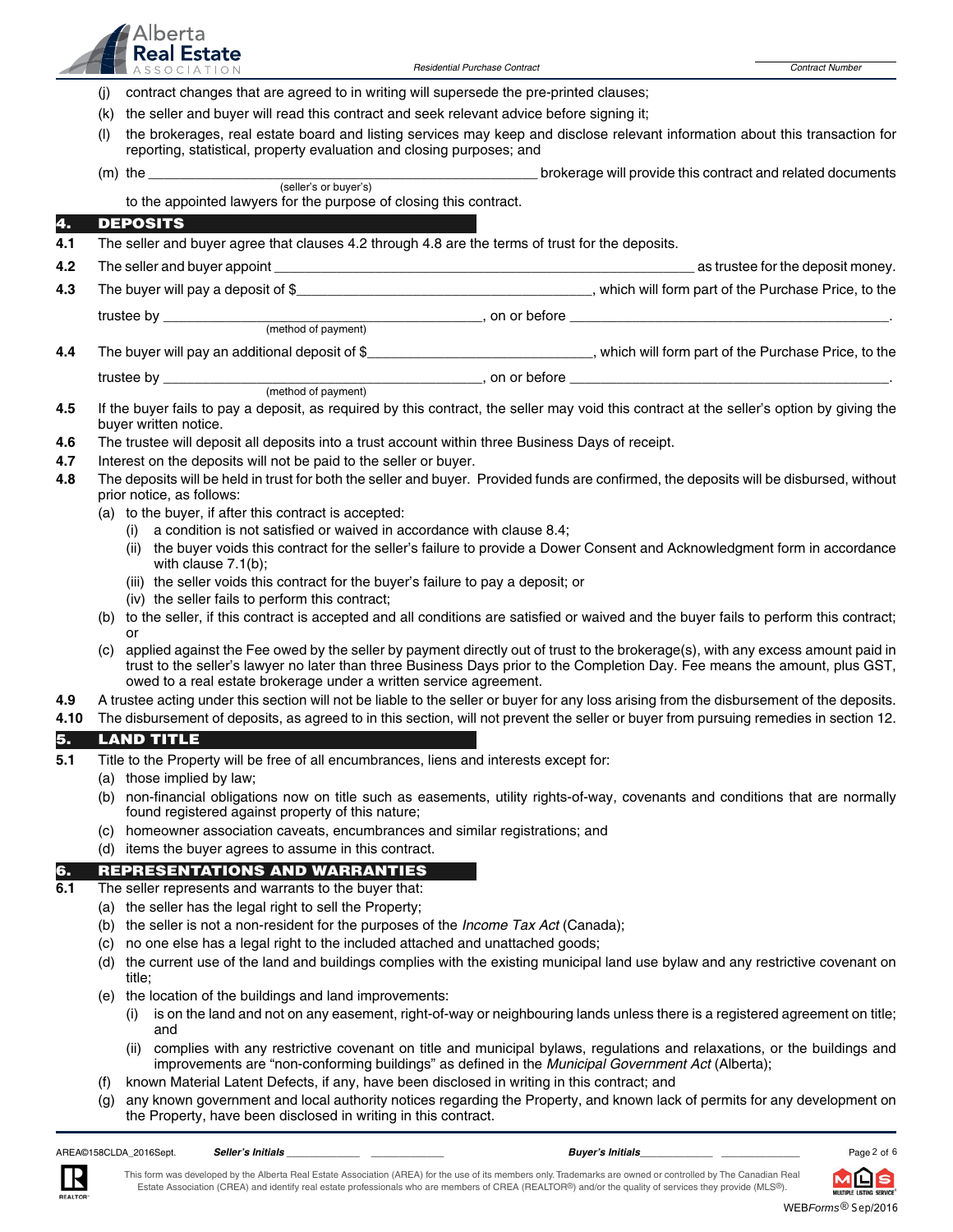

- **6.2** The representations and warranties in this contract:
	- (a) are made as of, and will be true at, the Completion Day; and
	- (b) will survive completion and may be enforced after the Completion Day as long as any legal action is commenced within the time limits set by the Limitations Act (Alberta).

# **7. DOWER**

- **7.1** The seller represents and warrants to the buyer that no spouse has dower rights in the Property, other than as shown by:
	- (a) the non-owner spouse's signature on this contract; and
	- (b) the seller providing a completed Dower Consent and Acknowledgment form to be attached to and form part of this contract on or before \_\_\_\_\_\_\_\_\_\_\_\_\_\_\_\_\_\_\_\_\_\_\_\_\_\_\_\_\_\_\_\_\_\_\_, 20\_\_\_\_\_\_\_. If the seller fails to provide the completed Dower Consent and Acknowledgment form, the buyer may void this contract at the buyer's option by giving the seller written notice.

# **8. CONDITIONS**

- **8.1** The seller and buyer will:
	- (a) act reasonably and in good faith in trying to satisfy their own conditions, including making reasonable efforts to fulfill them; and
	- (b) pay for any costs related to their own conditions.

# **8.2 Buyer's Conditions**

The buyer's conditions are for the benefit of the buyer and are:

# (a) **Financing**

This contract is subject to the buyer securing new financing, not to exceed \_\_\_\_\_\_\_% of the Purchase Price from a lender of the buyer's choice and with terms satisfactory to the buyer, before \_\_\_\_\_\_\_\_\_\_\_\_\_\_.m. on

20\_\_\_\_\_\_\_ (Condition Day). The seller will cooperate by providing access to the Property on reasonable terms.

# (b) **Property Inspection**

 This contract is subject to the buyer's satisfaction with a property inspection, conducted by a licensed home inspector, before \_\_\_\_\_\_\_\_ \_\_\_\_.m. on \_\_\_\_\_\_\_\_\_\_\_\_\_\_\_\_\_\_\_\_\_\_\_\_\_\_\_\_\_, 20\_\_\_\_\_\_\_ (Condition Day). The seller will cooperate by providing access to the Property on reasonable terms.

# (c) **Sale of Buyer's Property**

This contract is subject to the sale of the buyer's property before \_\_\_\_\_\_\_\_\_\_\_\_\_.m. on

20\_\_\_\_\_\_\_ (Condition Day), on the terms in the Sale of Buyer's Property Schedule, selected as attached in clause 9.1.

# (d) **Additional Buyer's Conditions**

before\_\_\_\_\_\_\_\_ \_\_\_\_.m. on \_\_\_\_\_\_\_\_\_\_\_\_\_\_\_\_\_\_\_\_\_\_\_\_\_\_\_\_\_\_\_\_\_\_\_\_\_\_, 20\_\_\_\_\_\_\_ (Condition Day).

# **8.3 Seller's Conditions**

The seller's conditions are for the benefit of the seller and are:

before \_\_\_\_\_\_\_\_ \_\_\_\_.m. on \_\_\_\_\_\_\_\_\_\_\_\_\_\_\_\_\_\_\_\_\_\_\_\_\_\_\_\_\_\_\_\_\_\_\_\_\_\_\_\_\_, 20\_\_\_\_\_\_\_ (Condition Day).

# **8.4 Condition Notices**

Each party will give the other written notice that:

- (a) a condition is unilaterally waived or satisfied on or before its Condition Day. If not, this contract will end after the time indicated for that Condition Day; or
- (b) a condition will not be waived or satisfied prior to its Condition Day. This contract will end upon that notice being given.



*Seller's Initials \_\_\_\_\_\_\_\_\_\_\_\_\_ \_\_\_\_\_\_\_\_\_\_\_\_\_ Buyer's Initials\_\_\_\_\_\_\_\_\_\_\_\_\_ \_\_\_\_\_\_\_\_\_\_\_\_\_\_*

Page 3 of 6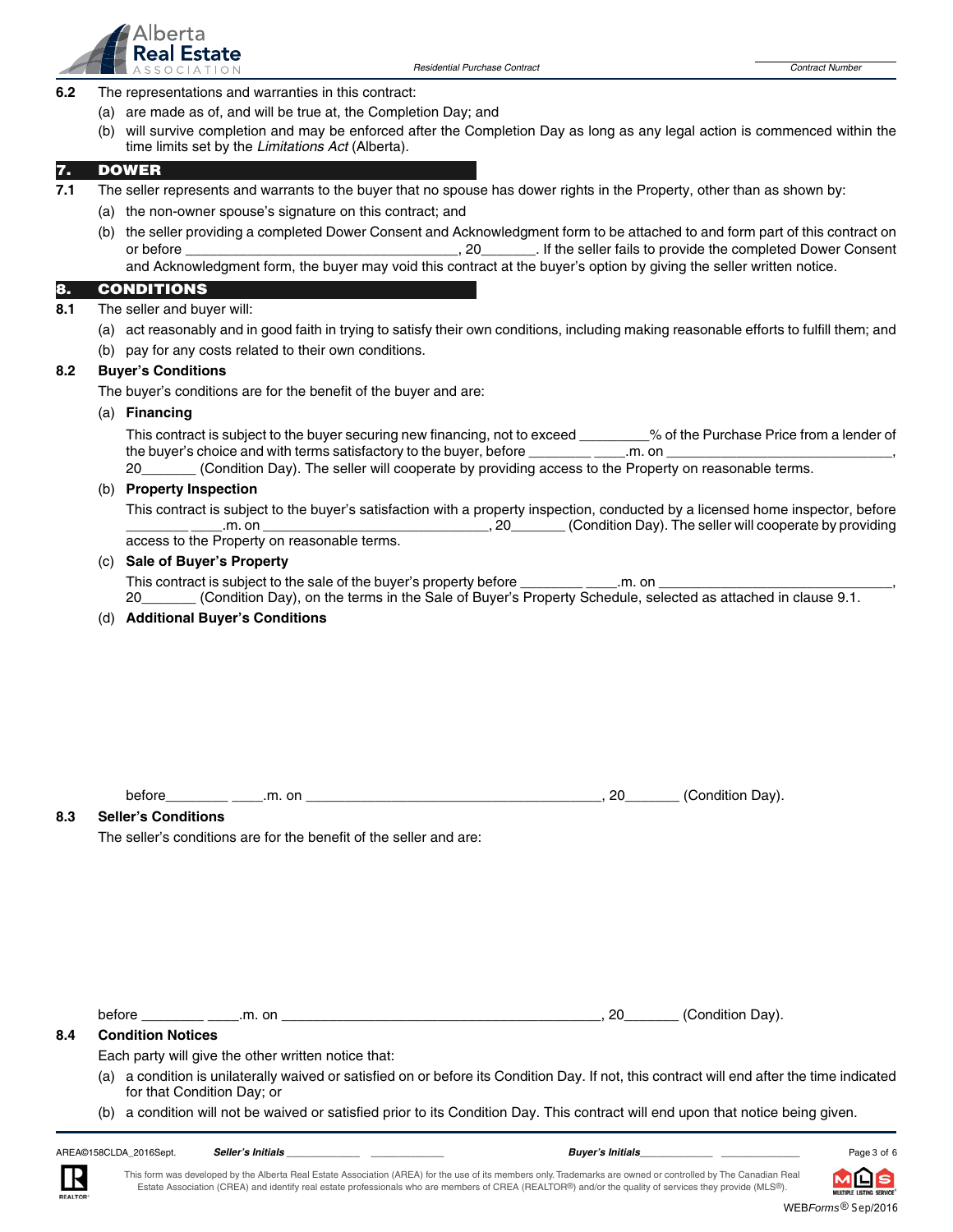

# **9. ATTACHMENTS AND ADDITIONAL TERMS**

**9.1** The selected documents are attached to and form part of this contract:

- Financing Schedule (Seller Financing, Mortgage Assumption, Other Value)
- □ Tenancy Schedule
- $\square$  Manufactured Home Schedule
- Sale of Buyer's Property Schedule
- □ Addendum
- $\Box$  Other Other\_\_\_\_\_\_\_\_\_\_\_\_\_\_\_\_\_\_\_\_\_\_\_\_\_\_\_\_\_\_\_\_\_\_\_\_\_\_\_\_\_\_\_\_\_\_\_\_\_\_\_\_\_\_\_\_\_\_\_\_\_\_\_\_\_\_\_\_\_\_\_\_\_\_\_\_\_\_\_\_\_\_\_\_\_\_\_\_\_\_\_\_\_\_\_

**9.2** Other terms:

# **10. CLOSING PROCESS**

#### **Closing Documents**

- **10.1** The seller or seller's lawyer will deliver normal closing documents to the buyer or buyer's lawyer upon reasonable trust conditions consistent with the terms of this contract, including delivery within a reasonable time before the Completion Day to allow for confirmation of registration of documents at the Land Titles Office, obtain the advance of mortgage financing and verify the transfer of other value items.
- **10.2** Closing documents will include an RPR showing the current improvements on the Property according to the Alberta Land Surveyors' Association Manual of Standard Practice, with evidence of municipal compliance or non-conformance and confirming the seller's warranties about the land and buildings. This obligation will not apply if there are no structures on the land. The buyer or buyer's lawyer must have a reasonable time to review the RPR prior to submitting the transfer documents to the Land Titles Office.

# **Payments and Costs**

- **10.3** The buyer will pay the Purchase Price by lawyer's trust cheque, bank draft or electronic transfer.
- **10.4** Items such as real estate property taxes, local improvement fees, utilities, rents, security deposits, statutory interest on security deposits, mortgage interest and homeowner association fees will be the seller's responsibility for the entire Completion Day and thereafter assumed by the buyer.
- **10.5** The seller's lawyer may use the Purchase Price to pay and discharge all of the seller's financial obligations related to the Property. The seller's lawyer will provide the buyer's lawyer with evidence of all discharges including, where required, a certified copy of the certificate of title, within a reasonable time after Completion Day.
- **10.6** If the seller has entered into a written service agreement with a real estate brokerage, the seller instructs the seller's lawyer to honour the terms of that agreement, including the Fee and other costs payable to the seller's brokerage.
- **10.7** The seller will pay the costs to prepare the closing documents, including an RPR where required, costs to end an existing tenancy of the Property and provide vacant possession to the buyer, and costs to prepare, register and discharge any seller's caveat based on this contract.
- **10.8** The buyer will pay the costs to prepare, register and discharge any buyer's caveat based on this contract and to register the transfer of land.

# **Closing Day Delays**

- **10.9** If the seller fails to deliver the closing documents in accordance with clause 10.1 or 10.2, then:
	- (a) the buyer's payment of the Purchase Price and late interest will be delayed until the buyer or buyer's lawyer has received the closing documents and has a reasonable time to review and register them, obtain the advance of mortgage financing and verify the transfer of other value items; and
	- (b) if the buyer is willing and able to close in accordance with this contract and wants to take possession of the Property, then the seller will give the buyer possession upon reasonable terms which will include the payment of late interest only on the amount of mortgage being obtained by the buyer at the interest rate of that mortgage.
- **10.10** If the seller has complied with clauses 10.1 and 10.2 but the buyer is not able to close in accordance with this contract, then:
	- (a) the seller may, but is not obligated to, accept late payment of the Purchase Price and give the buyer possession upon reasonable terms; and
	- (b) if the seller agrees to accept late payment of the Purchase Price and, whether or not possession is granted, the buyer will pay late interest at the prime lending rate of the Alberta Treasury Branches at the Completion Day plus 3% calculated daily from and including the Completion Day to (but excluding) the day the seller is paid in full. Payment received after 12 noon on any day will be payment as of the next Business Day.
- **10.11** The seller and buyer will instruct their lawyers to follow the Western Law Societies Conveyancing Protocol in the closing of this transaction, if appropriate.



*Seller's Initials \_\_\_\_\_\_\_\_\_\_\_\_\_ \_\_\_\_\_\_\_\_\_\_\_\_\_ Buyer's Initials\_\_\_\_\_\_\_\_\_\_\_\_\_ \_\_\_\_\_\_\_\_\_\_\_\_\_\_*



Ś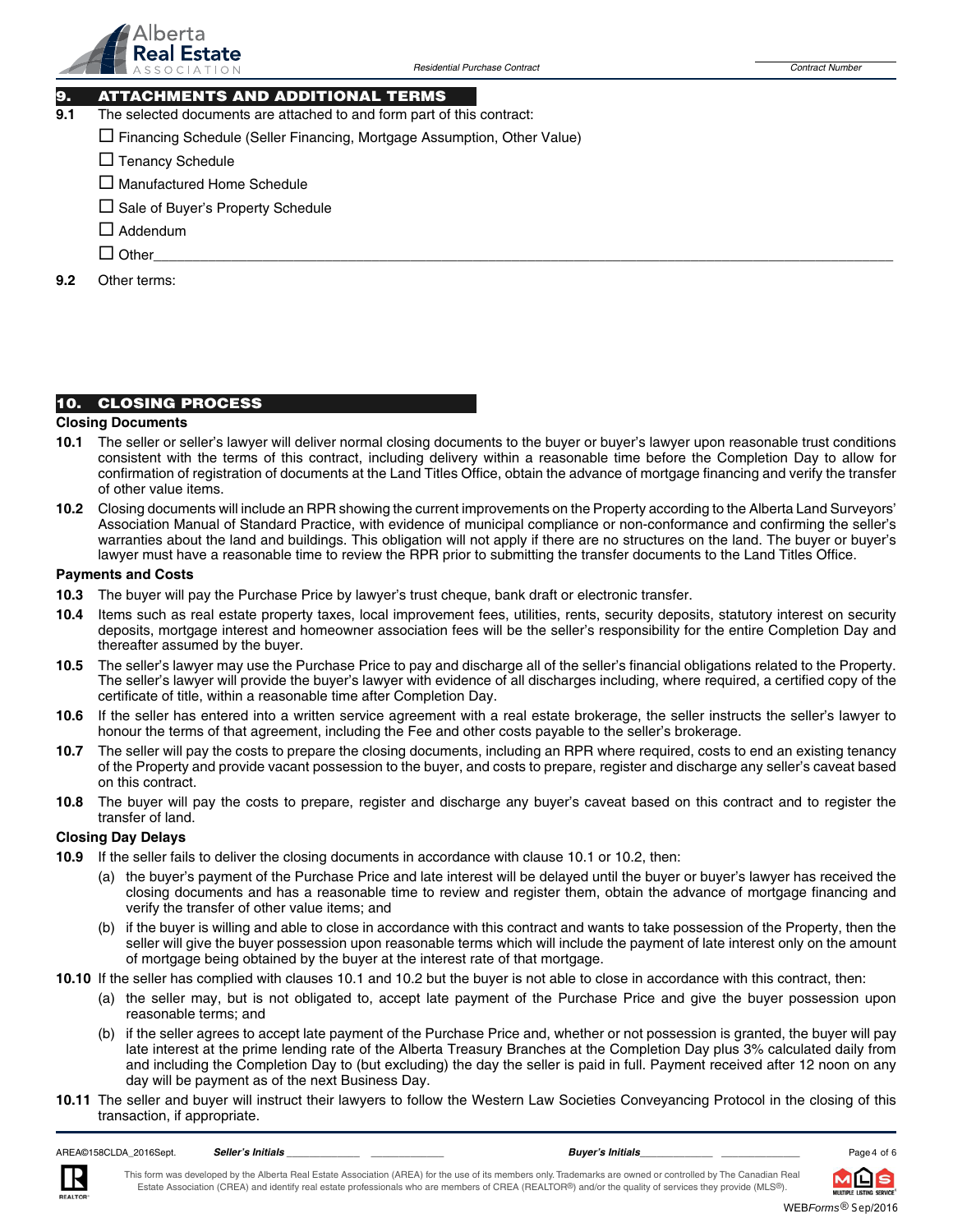

# **11. INSURANCE**

**11.1** The seller bears the risk of loss or damage to the Property until the Purchase Price is paid. If such loss or damage occurs before the Purchase Price is paid, any insurance proceeds will be held in trust for the seller and buyer based on their interests.

# **12. REMEDIES**

- **12.1** If the seller or buyer fails or refuses to complete this contract, the other party may seek all remedies, such as claims for deposits and damages, and reasonable costs including legal fees and disbursements on a solicitor/client full indemnity basis.
- **12.2** On buyer default, if the seller must restore the Property title, enforce a lien against the Property or regain possession of the Property, the seller may seek costs and other remedies.
- **12.3** The seller and buyer agree that the Property is unique. On seller default, the buyer may make a claim for specific performance and other remedies.

# **13. NOTICE AND DOCUMENTS**

- **13.1** A notice under this contract means a written document, including notices required by this contract, and this contract when accepted.
- **13.2** A notice is effective at the time the document is delivered in person or sent by fax or email.

The seller authorizes: The buyer authorizes:

- **13.3** Giving notice means the document is transmitted by one of these methods, and regardless of the method, the notice document is recognized as an original document.
- **13.4** For documents that require a signature, an electronic signature, as defined in the Electronic Transactions Act (Alberta), or a digitized signature will have the same function as an ink signature.

#### **14. AUTHORIZATION**

**14.1** The seller and buyer may each authorize a representative to send and receive notices as described above. Once authorized, notices will be effective upon being delivered in person or sent by fax or email to the authorized representative.

| THE SEITEL QUITIONLES.                                            | THE DUVEL QUITOTIZES.            |
|-------------------------------------------------------------------|----------------------------------|
| Seller's Brokerage:                                               | <b>Buyer's Brokerage:</b>        |
|                                                                   |                                  |
|                                                                   |                                  |
| <b>Brokerage Representative:</b>                                  | <b>Brokerage Representative:</b> |
|                                                                   |                                  |
|                                                                   |                                  |
|                                                                   |                                  |
|                                                                   |                                  |
| 14.2 If the seller or buyer does not authorize a brokerage, then: |                                  |
|                                                                   |                                  |

The buyer authorizes:

**14.3** If the authorization information changes, the seller and buyer agree to give written notice to the other party as soon as the change is known so that future notices may be sent to the proper person and place.

### **15. CONFIRMATION OF CONTRACT TERMS**

- **15.1** The seller and buyer confirm that this contract sets out all the rights and obligations they intend for the purchase and sale of the Property and that:
	- (a) this contract is the entire agreement between them; and
	- (b) unless expressly made part of this contract, in writing:
		- (i) verbal or written collateral or side agreements or representations or warranties made by either the seller or buyer, or the seller's or buyer's brokerage or agent, have not and will not be relied on and are not part of this contract; and
		- (ii) any pre-contractual representations or warranties, howsoever made, that induced either the seller or buyer into making this contract are of no legal force or effect.

Seller initials \_\_\_\_\_\_\_\_\_\_\_\_\_\_\_\_ \_\_\_\_\_\_\_\_\_\_\_\_\_\_\_\_ Buyer initials \_\_\_\_\_\_\_\_\_\_\_\_\_\_\_\_ \_\_\_\_\_\_\_\_\_\_\_\_\_\_\_\_

# **16. LEGAL OBLIGATIONS BEGIN**

**16.1** The legal obligations in this contract begin when the accepted contract is delivered in person or sent by fax or email. The obligations bind the seller and buyer as well as their heirs, administrators, executors, successors and assigns.

AREA©158CLDA\_2016Sept. **Seller's Initials** 

# *Seller's Initials \_\_\_\_\_\_\_\_\_\_\_\_\_ \_\_\_\_\_\_\_\_\_\_\_\_\_ Buyer's Initials\_\_\_\_\_\_\_\_\_\_\_\_\_ \_\_\_\_\_\_\_\_\_\_\_\_\_\_*